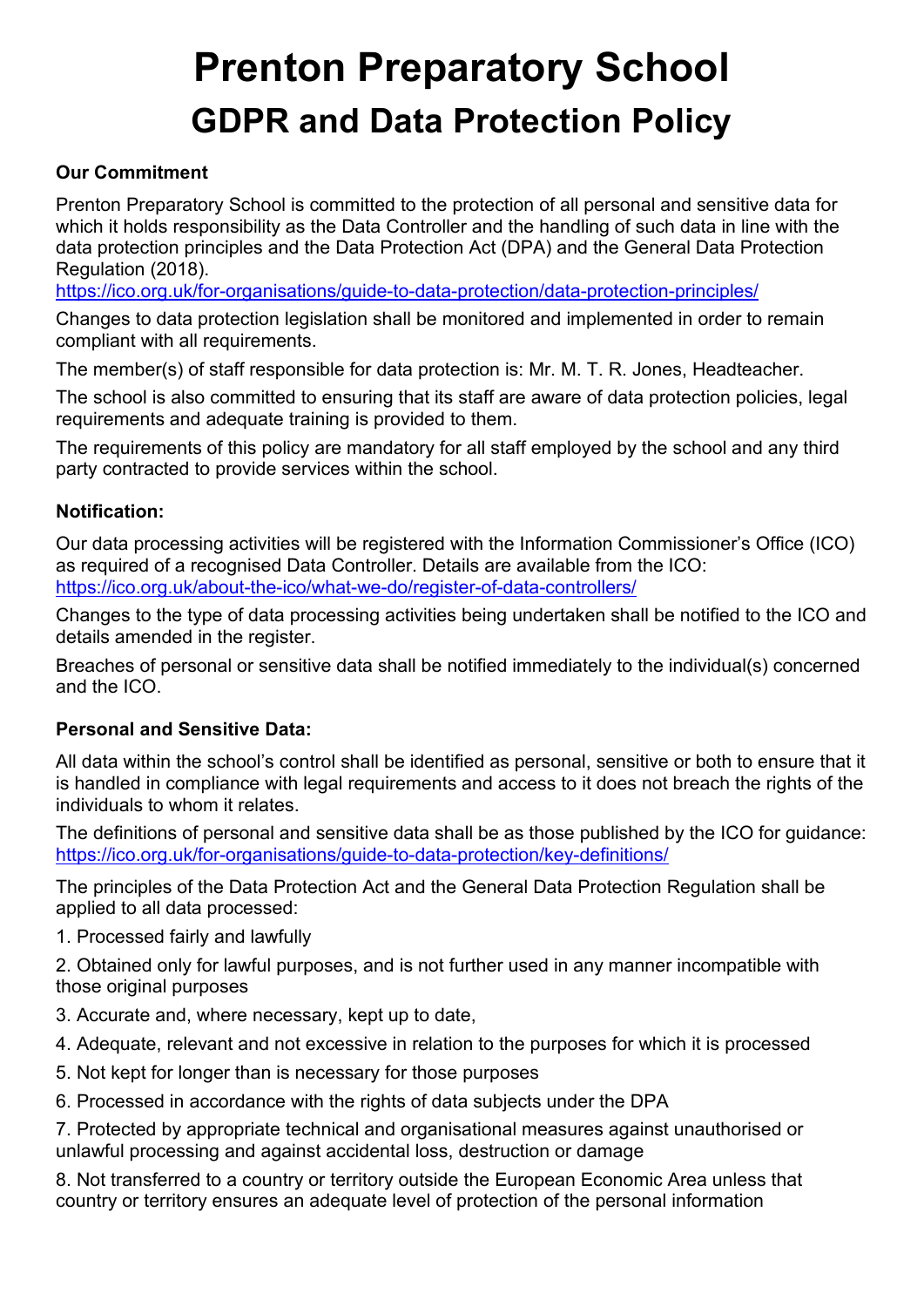# **Fair Processing / Privacy Notice:**

We shall be transparent about the intended processing of data and communicate these intentions via notification to staff, parents and pupils prior to the processing of individual's data.

Notifications shall be in accordance with ICO guidance and, where relevant, be written in a form understandable by those defined as 'Children' under the legislation.

[https://ico.org.uk/for-organisations/guide-to-data-protection/privacy-notices-transparency-and](https://ico.org.uk/for-organisations/guide-to-data-protection/privacy-notices-transparency-and-control/)[control/](https://ico.org.uk/for-organisations/guide-to-data-protection/privacy-notices-transparency-and-control/)

The intention to share data relating to individuals to an organisation outside of our school shall be clearly defined within notifications and details of the basis for sharing given. Data will be shared with external parties in circumstances where it is a legal requirement to provide such information.

Any proposed change to the processing of individual's data shall first be notified to them.

# **Data Security:**

In order to assure the protection of all data being processed and inform decisions on processing activities, we shall undertake an assessment of the associated risks of proposed processing and equally the impact on an individual's privacy in holding data related to them.

Risk and impact assessments shall be conducted in accordance with guidance given by the ICO: <https://ico.org.uk/for-organisations/guide-to-data-protection/principle-7-security/> <https://ico.org.uk/for-organisations/guide-to-data-protection/principle-7-security/> [https://ico.org.uk/about-the-ico/news-and-events/news-and-blogs/2014/02/privacy-impact](https://ico.org.uk/about-the-ico/news-and-events/news-and-blogs/2014/02/privacy-impact-assessments-code-published/)[assessments-code-published/](https://ico.org.uk/about-the-ico/news-and-events/news-and-blogs/2014/02/privacy-impact-assessments-code-published/)

Security of data shall be achieved through the implementation of proportionate physical and technical measures. Nominated staff shall be responsible for the effectiveness of the controls implemented and reporting of their performance.

The security arrangements of any organisation with which data is shared shall also be considered and these organisations shall provide evidence of the competence in the security of shared data.

Staff may take appropriate data home for the purpose of carrying out their duties, i.e. report writing. However all such data should be securely password protected.

# **Data Access Requests (Subject Access Requests):**

All individuals whose data is held by us, has a legal right to request access to such data or information about what is held. We shall respond to such requests within 40 days and they should be made in writing to: Mr. M. T. R. Jones, Headteacher.

A charge may be applied to process the request.

[https://ico.org.uk/media/for-](https://ico.org.uk/media/for-organisations/documents/1586/personal_information_online_small_business_checklist.pdf)

[organisations/documents/1586/personal\\_information\\_online\\_small\\_business\\_checklist.pdf](https://ico.org.uk/media/for-organisations/documents/1586/personal_information_online_small_business_checklist.pdf) [https://ico.org.uk/media/for-organisations/documents/1235/definition-document-schools-in](https://ico.org.uk/media/for-organisations/documents/1235/definition-document-schools-in-england.pdf)[england.pdf](https://ico.org.uk/media/for-organisations/documents/1235/definition-document-schools-in-england.pdf)

# **Photographs and Video:**

Images of staff and pupils may be captured at appropriate times and as part of educational activities for use in school only.

Unless prior consent from parents/pupils/staff has been given, the school shall not utilise such images for publication or communication to external sources.

It is the school's policy that external parties (including parents) may not capture images of staff or pupils during such activities without prior consent.

All captured images must be stored on one of the school's cameras and then transferred onto the server. Images must not be taken off the school premises.